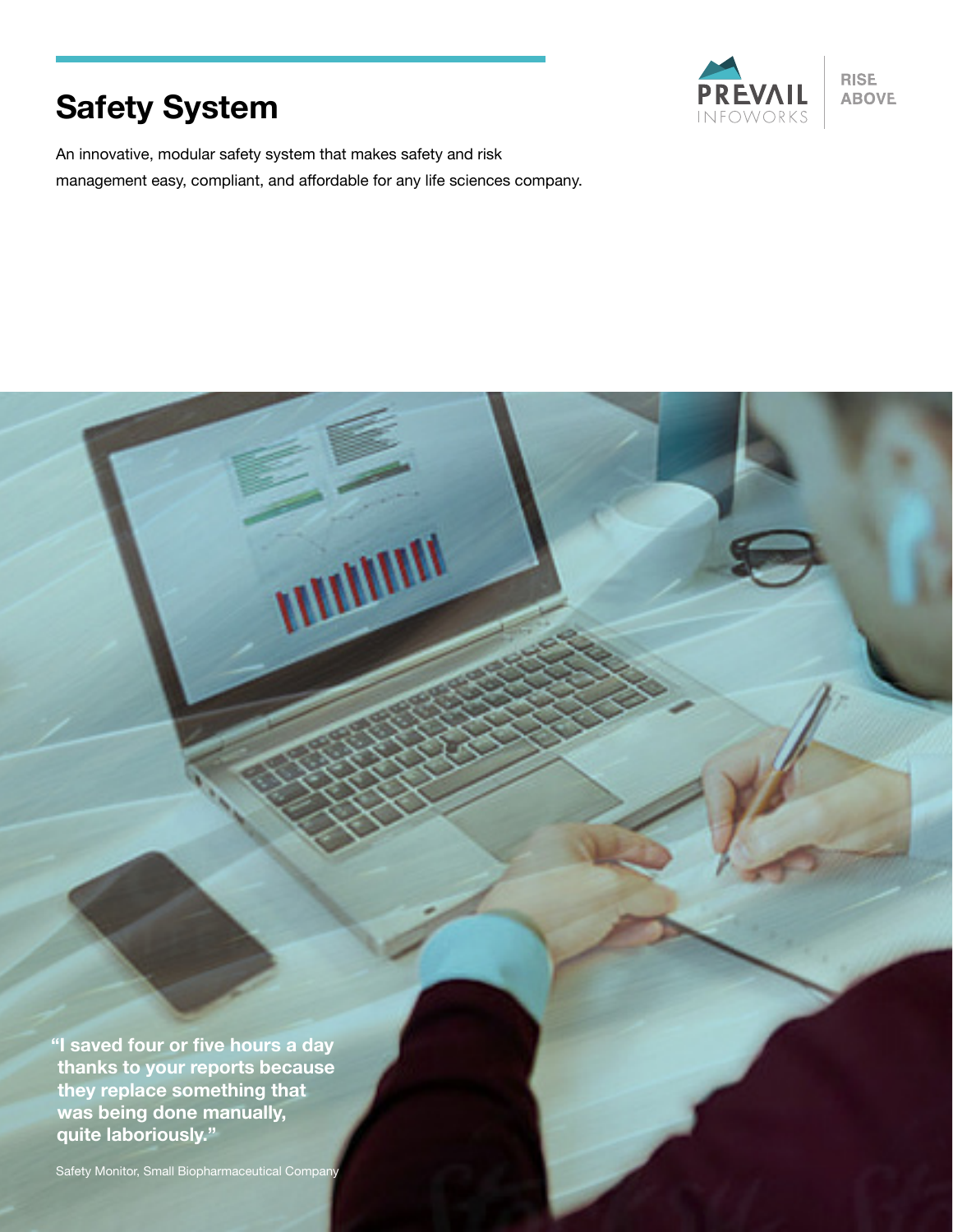# **Speed up the detection, analysis, and reporting of safety events for your study or program**

**AAAAAA** 

Prevail's Safety Management System provides a validated safety database that automatically reconciles safety events with the clinical database.

With the Prevail Safety System you can:

- Track adverse events from any place in the world
- Reduce manual effort and risk with fields that autopopulate straight from the clinical database
- Analyze safety in context across multiple study visits
- View concomitant medications' impact on lab results or AEs without having to leave a single page



# **3 Reasons to Choose the Prevail Safety System**

## *1. Reduce Case Intake and Processing Time By 50% Or More*

Automated workflows populate fields directly from your clinical database and safety events, with the latest versions of MedWatch or CIOMs forms and Dear Investigator Letters ready to be sent out sooner and with a higher degree of accuracy.

## *2. Identify and analyze safety and risk signals sooner*

Prevail's unique Signal Detection & Risk Management module aggregates safety and efficacy datasets from your systems and third-party sources into one reporting engine – letting your team and key business stakeholders quickly and easily spot correlative trends that may impact mean outcome measures if not understood early enough.

## *3. Achieve global compliance with less effort and cost*

The Prevail Safety System provides a single global database that can encompass a study or entire program, preventing expensive reconciliation of multiple databases. It also supports rapid case processing and aggregate / expedited reporting via E2B (R3), E2B(R2), and other leading standards. Pre-built connectors with clinical systems get you up and running quickly and at a lower cost than other safety systems.



Source and systemagnostic, Prevail's safety system easily aggregates and analyzes data from any system and source, including EDC, CTMS, labs, imaging, ECG, IRT, ePRO, accounting, and more.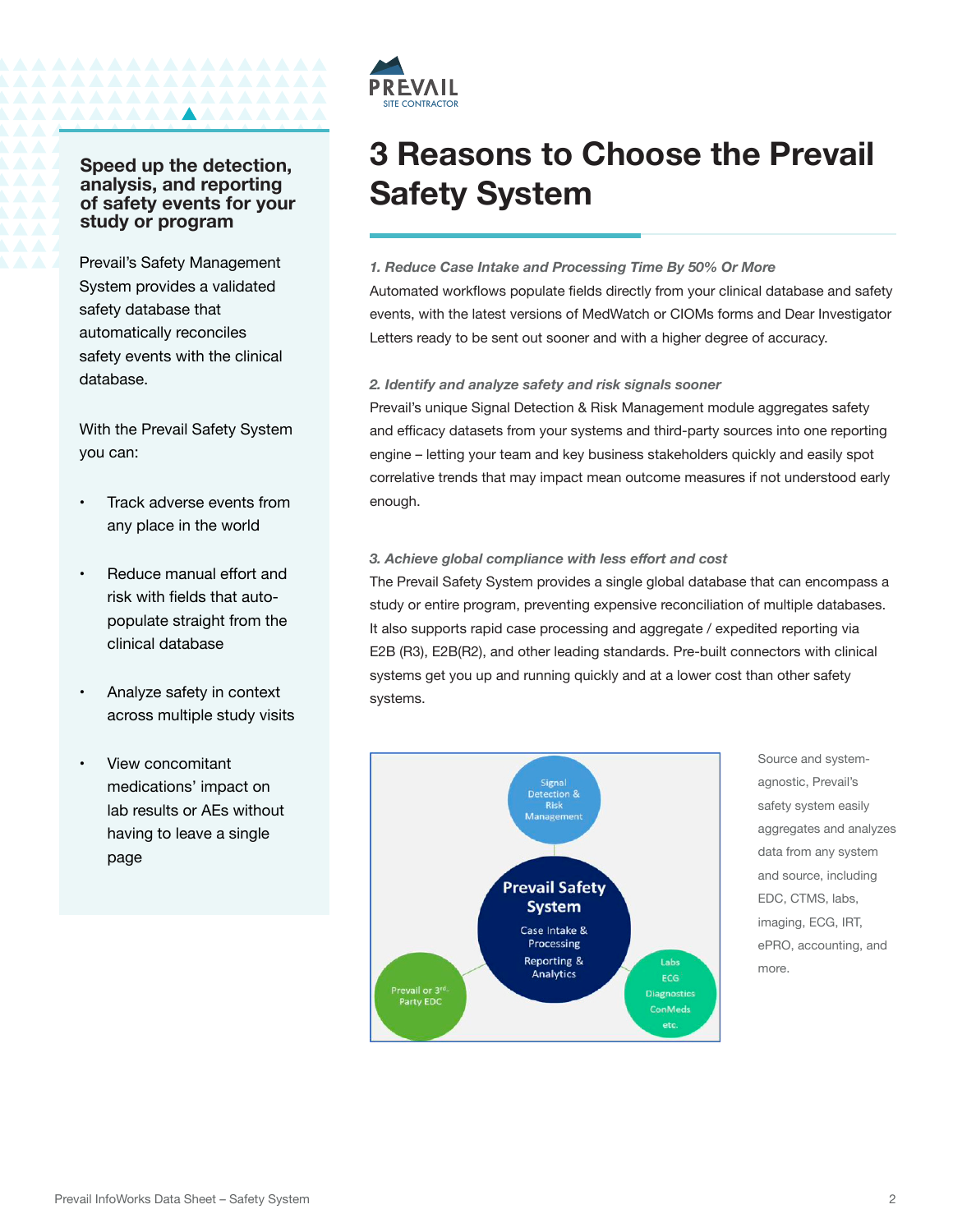

#### **Prevail Safety System: Key Features & Benefits**

## *Improve Compliance While Reducing Risk*

The Prevail Safety System offers everything you need to manage the intake, analysis, reporting, and reconciliation of adverse events and serious adverse events for your study or program, quickly and accurately in the cloud. In addition, Prevail offers unique signal detection and risk management functionality – available with the core Prevail Safety System or as a standalone module – to identify and assess patient and study risk earlier.

#### *Enhance Patient Safety and Compliance*

Maintaining a validated safety database across multiple phases or studies is crucial to identifying and proactively managing any safety issues that may arise. The Prevail Safety System includes a safety database built into the Prevail trial platform, or take advantage of Prevail's pre-built connectors with all leading clinical trial systems. Prevail automatically reconciles safety events with the clinical database and allows for tracking of events from any place in the world.

#### *Reduce Case Intake and Processing Time By 50% Or More*

The Prevail Safety System includes automated workflows to save time and effort while reducing errors that can lead to compliance issues. Instead of having team members type in the appropriate forms whenever an event occurs, the system autopopulates fields straight from the clinical

database, thus reducing the chance of human error. The latest versions of MedWatch or CIOMs forms and Dear Investigator Letters are therefore ready to be sent out much sooner and with a higher degree of accuracy.

Prevail's robust yet easy-to-use software also dramatically reduces the laborintensive process of reconciling and correcting mismatches between two separate databases by auto-populating fields and providing built-in mismatch reports.

| <b>FREVAIL!</b><br><b>INFORMORES</b>                 |                                             |                    |                                                                                                                                                                                                                                                                                                                                                                                                                                                        |             |                       |    | - -<br>М<br>Walcome Patrick Koenan- |   |      |  |  |
|------------------------------------------------------|---------------------------------------------|--------------------|--------------------------------------------------------------------------------------------------------------------------------------------------------------------------------------------------------------------------------------------------------------------------------------------------------------------------------------------------------------------------------------------------------------------------------------------------------|-------------|-----------------------|----|-------------------------------------|---|------|--|--|
| Early Safety Signal Detection System: Safety System. |                                             |                    |                                                                                                                                                                                                                                                                                                                                                                                                                                                        |             |                       |    |                                     |   |      |  |  |
|                                                      | Financial Trade Contributions Contributions |                    | <b>MadWatch</b><br><b>Status</b><br><b>Patient ID</b><br><b>Report Date</b><br><b>Gall</b><br><b>CIOMS</b><br><b>Follow Up</b><br><b>Alle</b><br><b>Alla</b><br>×<br>O Follow Up<br>23<br>13-May 2021<br><b>Cesa Created</b><br>å<br>d.<br>₽<br>Opdisolds<br>915096<br>31-Jan-2021<br>Case Covated<br>dia.<br><b>all</b><br>×<br>O Follow Up<br>02-Feb-2021<br>Cinical Review<br>015806<br>÷<br>∙<br>05-an-2021<br>Case Covated<br>Opdies Up<br>900053 |             |                       |    |                                     |   |      |  |  |
| Expedited                                            | <b>Case Number</b>                          | <b>Description</b> |                                                                                                                                                                                                                                                                                                                                                                                                                                                        |             |                       |    |                                     |   |      |  |  |
|                                                      | SAE ABC XYZ-1234-10039-0                    | <b>Tever</b>       |                                                                                                                                                                                                                                                                                                                                                                                                                                                        |             |                       |    |                                     |   |      |  |  |
| ⋗                                                    | SAF-ARC-XV7-1224-10039-1                    | <b>Cold</b>        |                                                                                                                                                                                                                                                                                                                                                                                                                                                        |             |                       |    |                                     |   |      |  |  |
| Þ                                                    | SAE ABC XYZ-1234-10038-0                    | Cold               |                                                                                                                                                                                                                                                                                                                                                                                                                                                        |             |                       |    |                                     |   |      |  |  |
| P                                                    | NEV-ARC-377-1234-10028-1                    | Renal Billiam      |                                                                                                                                                                                                                                                                                                                                                                                                                                                        |             |                       |    |                                     |   | d.   |  |  |
|                                                      | SAE ABC AYZ 1234-10037-0                    |                    | 0874563                                                                                                                                                                                                                                                                                                                                                                                                                                                | 02-Nov-2020 | <b>CC Process</b>     | z. | Opdise Us                           | ÷ | alis |  |  |
|                                                      | SAE ABC AYZ 1234 10036 0                    | SAE Event          | 0843435                                                                                                                                                                                                                                                                                                                                                                                                                                                | 05-Oct 2020 | <b>Cesa Completed</b> | ∙  | Opdies Up                           | ÷ | d.   |  |  |
|                                                      | SAE ABC AYZ 1234-10035-0                    | <b>Favour</b>      | popese                                                                                                                                                                                                                                                                                                                                                                                                                                                 | 29-Sep 2020 | <b>Cesa Campleted</b> | ø  | Opdies Up                           | ÷ | ÷    |  |  |
|                                                      |                                             |                    |                                                                                                                                                                                                                                                                                                                                                                                                                                                        |             |                       |    |                                     |   |      |  |  |

Prevail's Safety System is a user-friendly, robust and powerful tool for tracking, managing and reporting Adverse Events and Serious Adverse Events.

 $P<sub>PRE</sub>$ 

A A A A A A A A A A A A A A A A

<u> AAAAAAAAAAAAAAAA</u>

<u> AAAAAAAAAAAAAA</u>

The Single Interface<sup>rs</sup>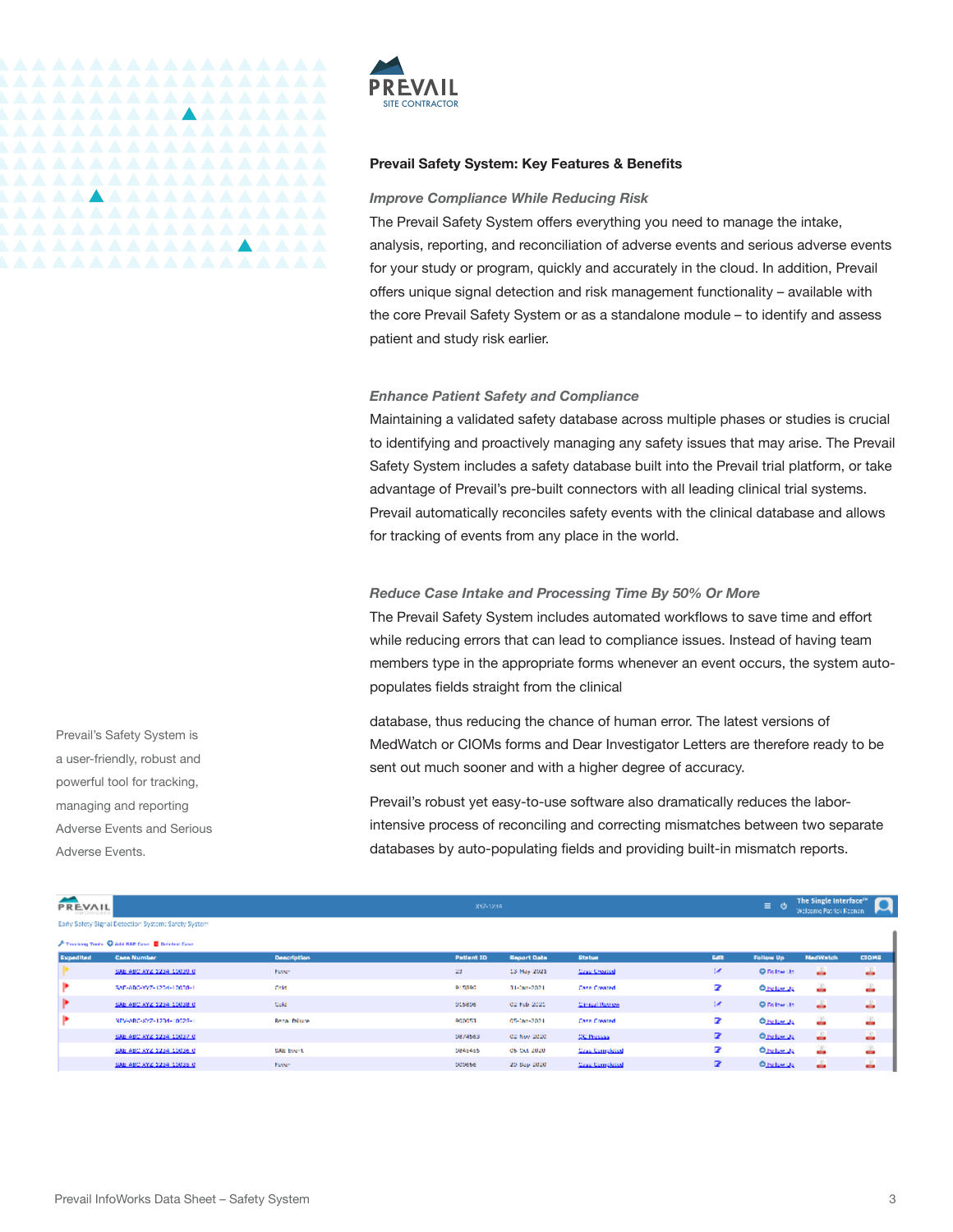

### *Identify Safety Signals and Risk Factors Earlier in Your Studies*

With the Prevail Safety System's integrated Signal Detection & Risk Management module, medical monitors and safety specialists can easily review detailed subject safety data through comprehensive reports and analytics. Upon receipt of a safety event, the module also enables instantaneous alerts to all required users without requiring human action.

Complex analytics provide context to safety events and enable fast interpretation of safety labs, ECGs, diagnostics, concomitant medications and other CRF data. Analyze S/AEs in context and track them across multiple study visits, review the impact of concomitant medications on lab results or AEs in a single unified view, and much more.

*Fast Time-to-Value*

Thanks to more than 100 pre-built connectors to commonly used vendor systems, you can start seeing the benefits of Prevail technology in as little as two weeks for simpler studies, and in six weeks or less for even the most complex protocols. Our innovative SaaS technology fully automates the data extraction process from any existing internal system, as well as external ones provided by CROs and other service providers - independent of whether a system supports APIs or SFTPs, and in any format.



Users can instantly see across multiple studies to gain a broader understanding of safety issues and relationships with factors such as different dose levels, patient populations, geographies, concomitant medications, and more.

**AAAAAA** 

*AAAAAAAAAAAAAA*